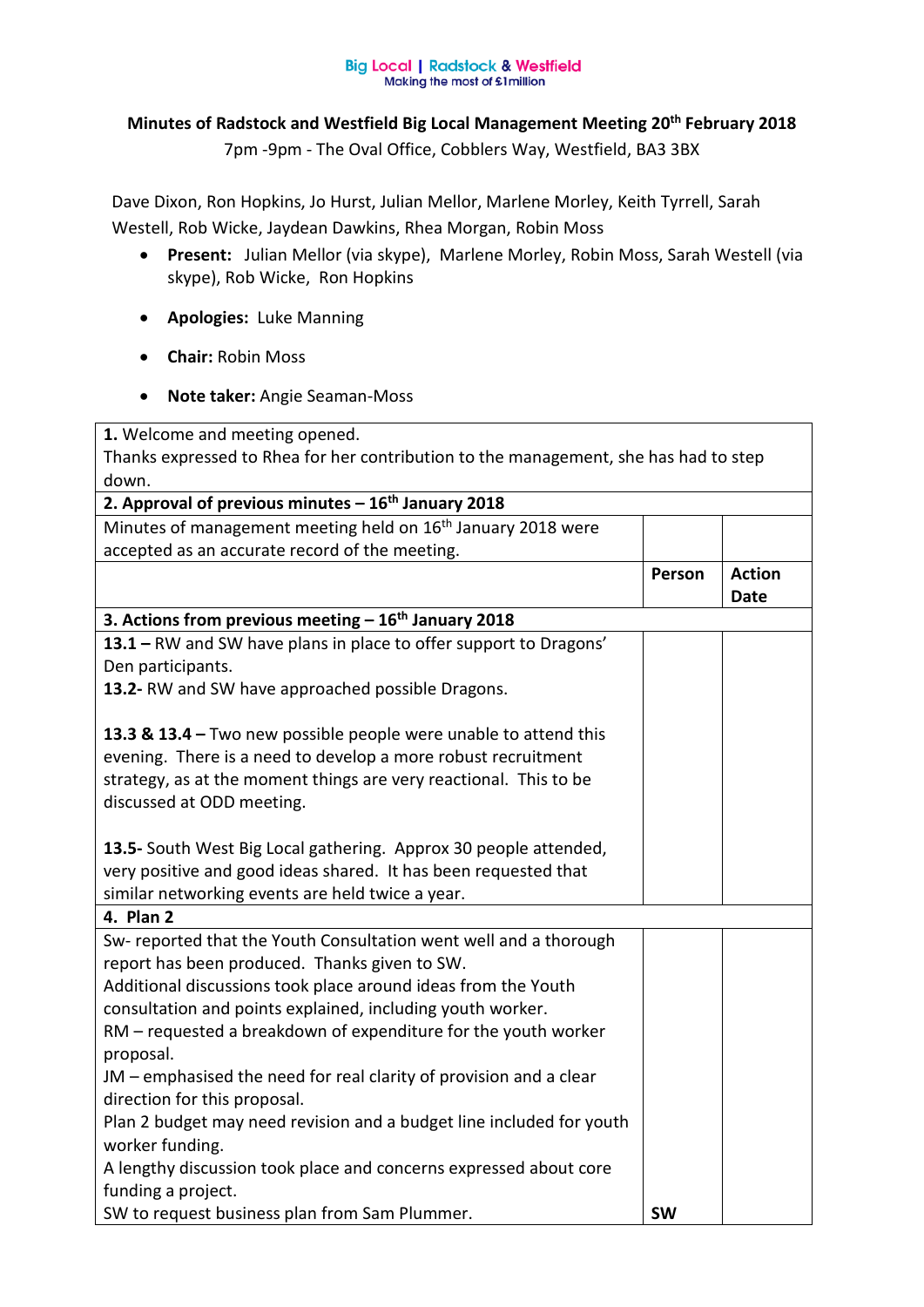## **Big Local | Radstock & Westfield<br>Making the most of £1 million**

| Plan 2 Youth section budget to be increased to £93k.                                                                                                                                                                                                                                                                                                                                                                                                                                     | <b>RW</b>                           |             |
|------------------------------------------------------------------------------------------------------------------------------------------------------------------------------------------------------------------------------------------------------------------------------------------------------------------------------------------------------------------------------------------------------------------------------------------------------------------------------------------|-------------------------------------|-------------|
| 5. Hope House                                                                                                                                                                                                                                                                                                                                                                                                                                                                            |                                     |             |
| Consultancy brief approved. Awaiting dates from NHS England<br>regarding their payments to Hope house and therefore timings of<br>work.<br>Additional concerns were raised and discussed. RM, RW and SW will<br>arrange further meetings.                                                                                                                                                                                                                                                | <b>RM</b><br><b>RW</b><br><b>SW</b> |             |
| 6. SVFM outstanding work                                                                                                                                                                                                                                                                                                                                                                                                                                                                 |                                     |             |
| Four groups are receiving training and provision being provided was<br>discussed. RW will email SVFM.                                                                                                                                                                                                                                                                                                                                                                                    | <b>RW</b>                           |             |
| 7. CIC update                                                                                                                                                                                                                                                                                                                                                                                                                                                                            |                                     |             |
| It was reported that Radstock and Westfield Big Local, is now a<br>community Interest Company.                                                                                                                                                                                                                                                                                                                                                                                           |                                     |             |
| 8 LTO Update                                                                                                                                                                                                                                                                                                                                                                                                                                                                             |                                     |             |
| RH reported regarding financial and banking arrangements.<br>JM offered to attend a meeting with CFH.<br>It was agreed that a meeting needs to be arranged with CFH, JM, RH                                                                                                                                                                                                                                                                                                              | JM, RH,                             |             |
| and RM                                                                                                                                                                                                                                                                                                                                                                                                                                                                                   | <b>RM</b>                           | urgent      |
| 9. Big Fund and Youth Fund                                                                                                                                                                                                                                                                                                                                                                                                                                                               |                                     |             |
| Youth fund: application approved by the Youth Council for Youth<br>connect. RW will request feedback and detailed report of the<br>outcomes.                                                                                                                                                                                                                                                                                                                                             | <b>RW</b>                           |             |
| 10. Finances update                                                                                                                                                                                                                                                                                                                                                                                                                                                                      |                                     |             |
| Finance Report discussed, noted and accepted.                                                                                                                                                                                                                                                                                                                                                                                                                                            |                                     |             |
| <b>11. AOB</b>                                                                                                                                                                                                                                                                                                                                                                                                                                                                           |                                     |             |
| Dragons' Den (20 <sup>th</sup> April)- There are 2 applications so far, with<br>further interest from other organisations. The Dragons will be Becky<br>Brooks(Editor MSN Journal) Anna Parry (Owner The Loft) and Claire<br>Wynne Hughes (Executive Quartet Foundation)<br>SW & RW to contact Becky from the Journal as well as Somerset<br>Guardian to advertise Dragons' Den.<br>Suggested this be discussed at ODD to generate additional ideas on<br>recruiting further applicants. | SW, RW                              |             |
| Community Orchard, was discussed including media advertising.                                                                                                                                                                                                                                                                                                                                                                                                                            |                                     |             |
| RH- Recruiting members to management committee - RH. This was<br>emphasised again as a priority.                                                                                                                                                                                                                                                                                                                                                                                         | <b>RM</b>                           | <b>ASAP</b> |
| RM will email committee members who are not attending.<br>JM-Learning clusters- Is working to set up networks for specific topics                                                                                                                                                                                                                                                                                                                                                        |                                     |             |